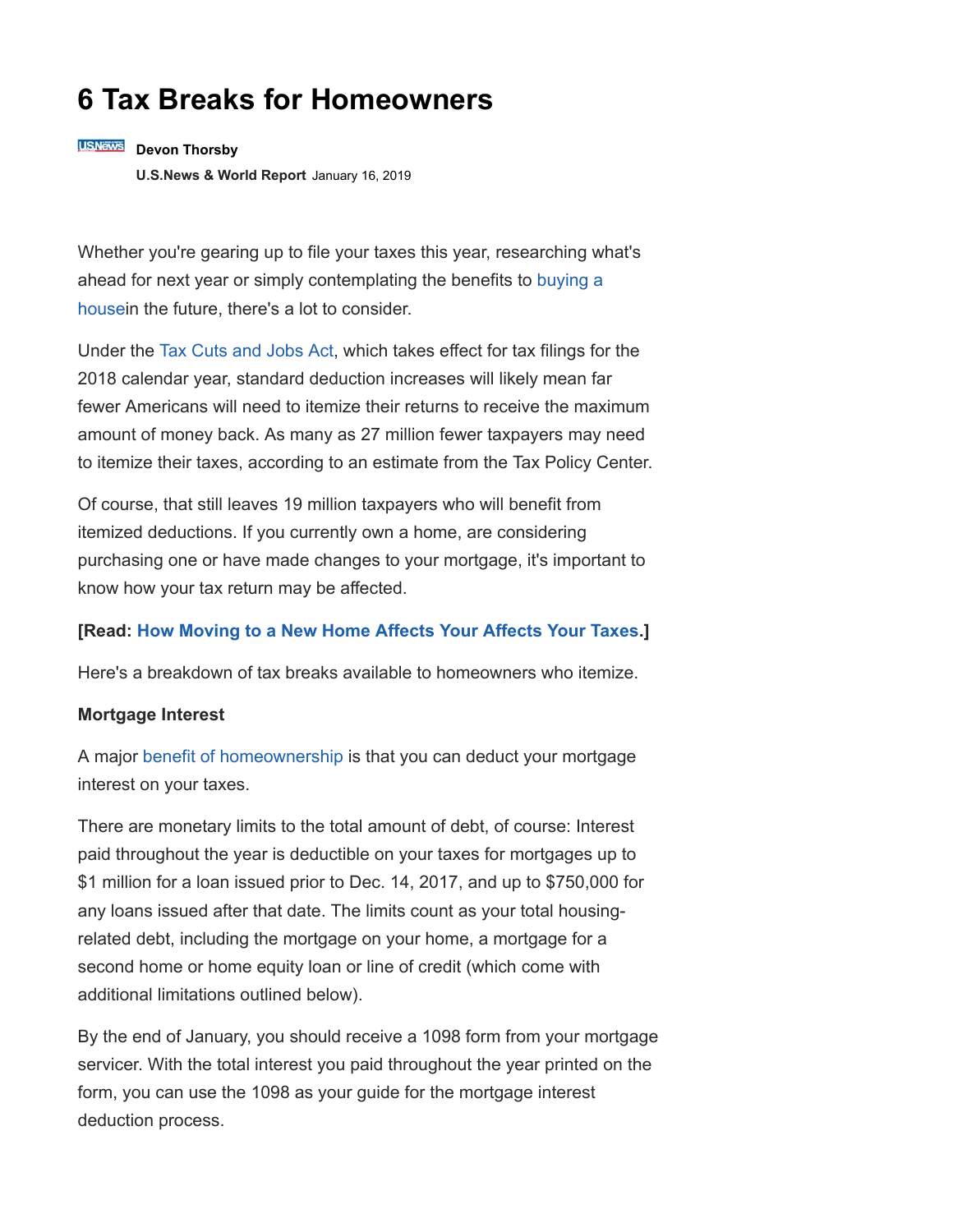In the same way it contributes to your total [mortgage debt,](https://realestate.usnews.com/real-estate/articles/what-will-the-housing-market-look-like-in-the-next-recession) the interest on a refinanced mortgage can also be deductible, following the debt limitations depending on when it was issued.

However, if homeowners are looking to refinance an existing mortgage soon, they may want to consider the choice carefully. The Federal Reserve has steadily increased interest rates throughout 2018 and is expected to do so at least a couple more times in 2019, according to John Pataky, executive vice president and chief consumer and commercial banking executive at TIAA Bank based in Jacksonville, Florida.

As a result, the share of refinances that banks close on may shrink going forward. Pataky says he typically sees 75 percent of mortgage lending at TIAA Bank taken up by new purchases, and the remaining 25 percent is refinances. Rising interest rates, combined with the loss of the grandfathered deduction amount, make refinancing now or in the near future less attractive for many. Pataky predicts 2019 is "going to be about the purchase."

## **Home Equity Line of Credit Interest**

[In line with your mortgage interest, the interest on a](https://loans.usnews.com/home-equity-lenders) home equity loan or home equity line of credit can also be deducted when you file your taxes.

Following the reform for 2018 taxes, if you borrow against the equity in [your home, the interest deduction is subject to the same \\$750,000 limit](https://realestate.usnews.com/real-estate/articles/3-questions-to-ask-before-borrowing-against-your-home-equity) for total mortgage debt and only applies when the money borrowed goes toward the home itself. You won't be able to deduct the interest for a HELOC that bought you a boat, for example, but the interest on a HELOC that went toward finishing your basement or renovating the bathrooms is deductible.

### **State and Local Property Taxes**

Deducting state and local property taxes on your federal tax return has long been another primary financial benefit to owning a home. But the new rules may lessen the appeal of that perk for some homeowners, says John Karaffa, a certified public accountant based in Richmond, Virginia, founder and president of ProSport CPA and author of "Touchdown Finance: Personal Finance Tips From the Pros."

From 2018 onward, the total deduction for your combined state and local income, sales and property taxes is capped at \$10,000. While the majority of homeowners won't be affected because their property taxes are below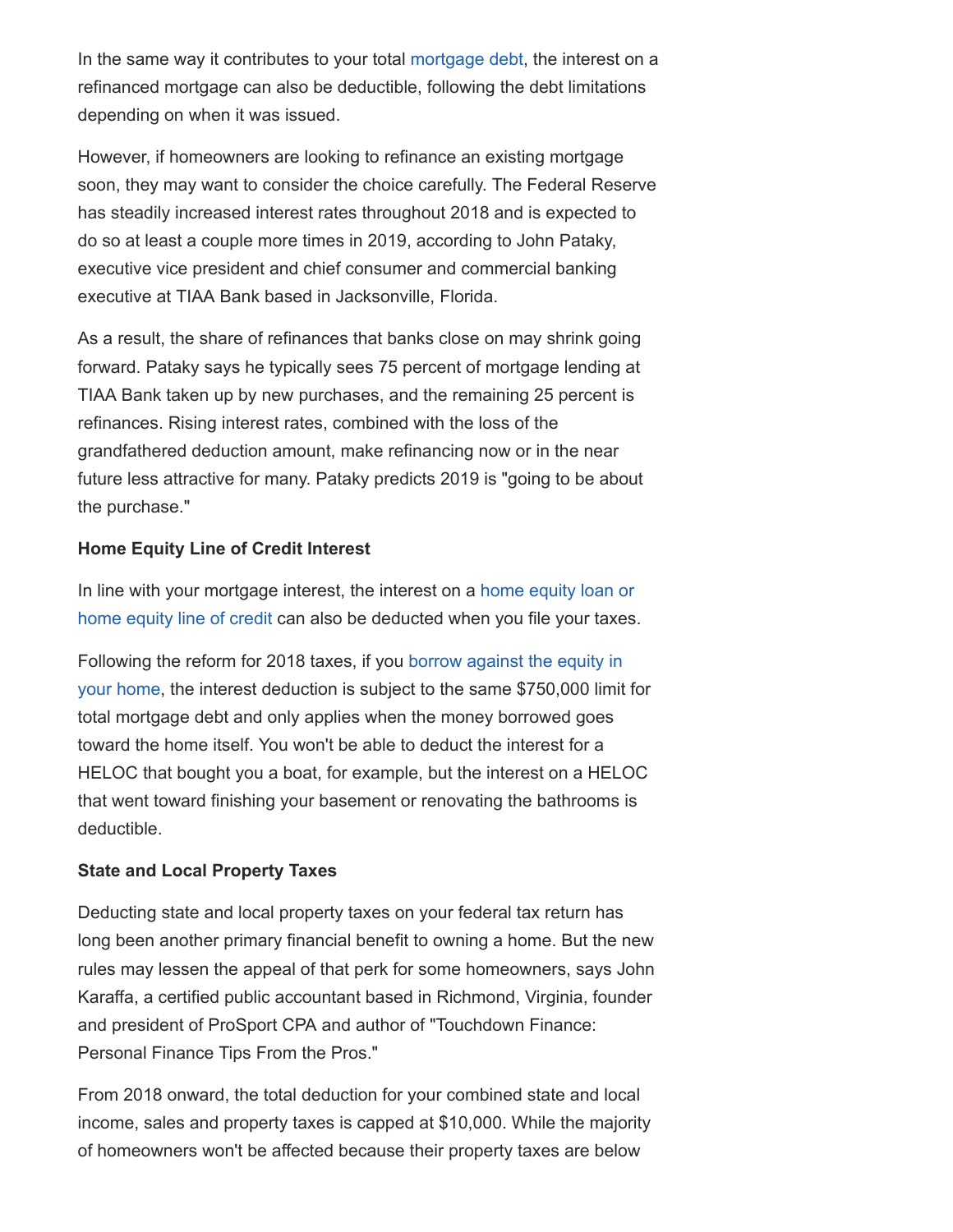the limit, Karaffa notes a much larger impact will be felt in states with high property taxes, such as California, New York and New Jersey.

"My gut tells me there's going to be migration," Karaffa says. "It (already) got harder to sell a home in New Jersey all of a sudden."

# **[Read: [5 Reasons Owning a House Isn't as Good as Cash in the](https://realestate.usnews.com/real-estate/articles/5-reasons-owning-a-house-isnt-as-good-as-cash-in-the-bank) Bank.]**

## **Rental Income**

It's becoming increasingly common for homeowners to harness the earning potential of their property by renting out space to tenants or [tourists. Rentership in the U.S. is near a 50-year high, according to t](https://realestate.usnews.com/real-estate/articles/why-now-may-be-the-right-time-to-add-a-new-living-space-to-your-home)he U.S. Census Bureau, with 35.6 percent of the population renting rather than owning a home as of the third quarter of 2018. A large share of potential renters can make becoming a landlord attractive. Whether you have an English basement you rent to a tenant or a guest house to market [on Airbnb, you're required to report the additional income you receive on](https://realestate.usnews.com/real-estate/articles/whats-causing-the-housing-shortage-in-your-hometown) your taxes, explains Thomas Bayles, senior vice president of Mortgage Capital Partners in Los Angeles.

The benefit, however, comes from being able to deduct the cost of repairs and improvements made to that rental space.

"Let's say you only made \$5,000 on rental income but you spent \$30,000 repairing (the rental space) that year," Bayles says. "You can take that \$30,000 deduction on your tax return, so that will reduce your taxable income dollar for dollar, which is huge. For someone making \$100,000 on paper, it'll look like you made \$70,000, so your taxes are reduced."

If you own commercial or residential property as an [investment](https://realestate.usnews.com/real-estate/articles/how-investors-can-identify-a-great-rental-property) rather than living there yourself, repairs to these properties are also deductible, but tax laws are separate from those for homeowners.

### **Home Office Expenses**

[Working from home](https://realestate.usnews.com/real-estate/slideshows/10-ways-to-create-the-perfect-office-or-study-nook-in-your-home) is another increasingly popular way homeowners are maximizing their space. If you work exclusively from home, you may be able to deduct costs for the space on your itemized tax return.

However, the requirements for the [home office](https://money.usnews.com/money/personal-finance/articles/2015/01/27/tax-prep-demystifying-the-home-office-deduction) [deduction](https://money.usnews.com/money/personal-finance/articles/2015/01/27/tax-prep-demystifying-the-home-office-deduction) change for 2018 filings. For 2018 taxes, deductions are limited to self-employed workers. Regardless of the year you're filing, your home office can't be in a guest